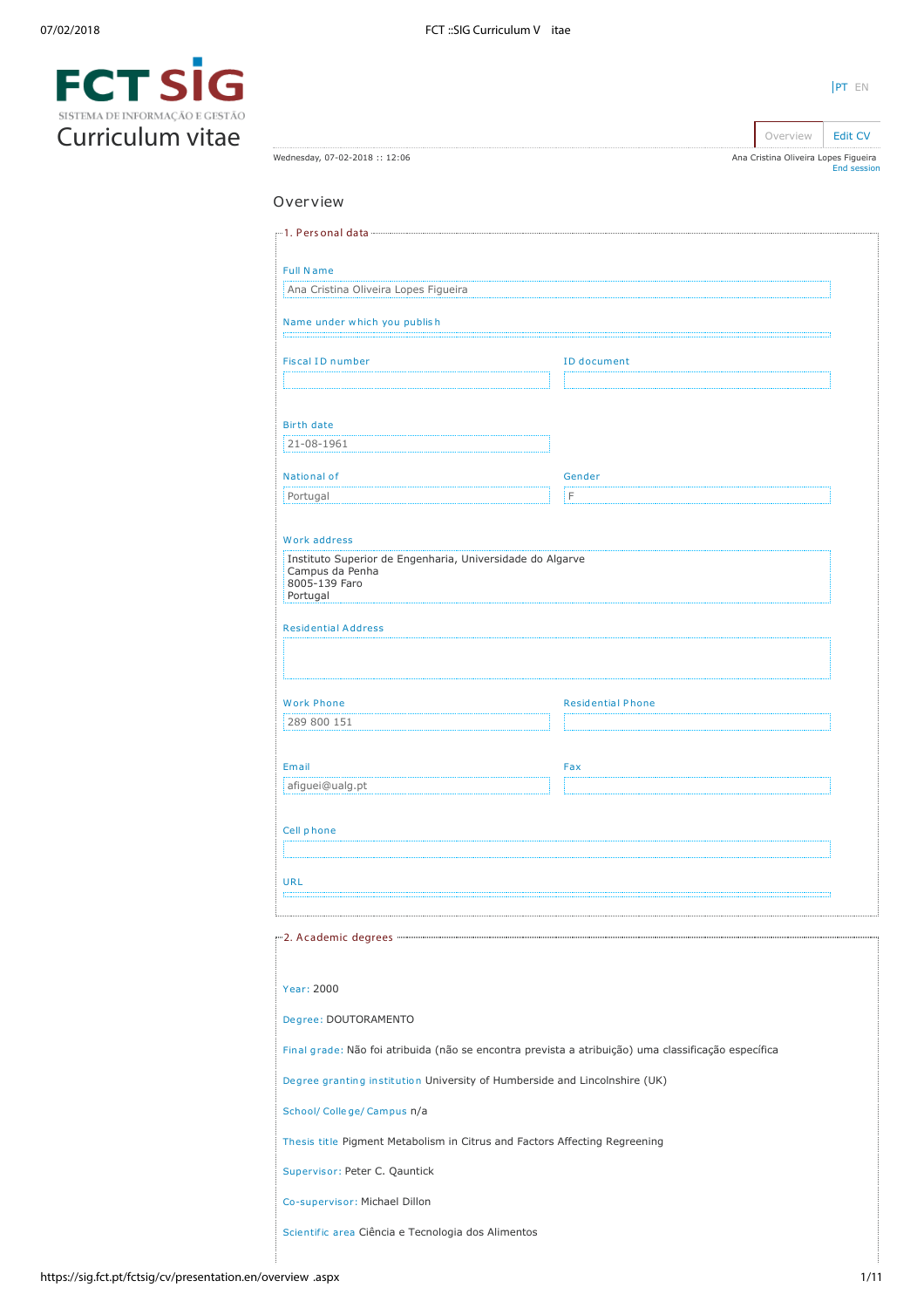| Program title n/a                                      |                                                                                                       |
|--------------------------------------------------------|-------------------------------------------------------------------------------------------------------|
| <b>Year: 1988</b>                                      |                                                                                                       |
|                                                        | <b>Degree: MESTRADO</b>                                                                               |
|                                                        | Final grade: Não foi atribuida (não se encontra prevista a atribuição) uma classificação específica   |
|                                                        | Degree granting institution School of Food Studies, Humberside College of Higher Education (UK)       |
|                                                        | School/College/Campus n/a                                                                             |
| (ELISA)                                                | Thesis title Aflatoxin Determination in Shelled Nuts by Enzyme-Linked Immunosorbent Assay             |
|                                                        | Supervisor: K. D. A. Taylor                                                                           |
|                                                        | <b>Co-supervisor: P. Barlow</b>                                                                       |
|                                                        | Scientific area Química de Alimentos                                                                  |
|                                                        | <b>Number of curricular years 2</b>                                                                   |
| Program title n/a                                      |                                                                                                       |
| <b>Year: 1984</b>                                      |                                                                                                       |
|                                                        | <b>Degree: LICENCIATURA</b>                                                                           |
| Final grade: 16                                        |                                                                                                       |
|                                                        | Degree granting institution Universidade de Lisboa                                                    |
|                                                        | School/College/Campus Faculdade de Ciências                                                           |
| <b>Substrato</b>                                       | Thesis title Solvólise de Halogenetos de Alquilo em Polialcoois: Um Estudo do Efeito do Solvente e do |
|                                                        | Supervisor: Lidia Chumbinho de Albuquerque                                                            |
|                                                        | Co-supervisor: n/a                                                                                    |
|                                                        | Scientific area Química                                                                               |
|                                                        | <b>Number of curricular years 5</b>                                                                   |
|                                                        | Program title Química - Ramo de Especialização Científica                                             |
| <b>Year: 1982</b>                                      |                                                                                                       |
|                                                        |                                                                                                       |
|                                                        | <b>Degree: BACHARELATO</b>                                                                            |
|                                                        |                                                                                                       |
|                                                        | Degree granting institution Universidade de Lisboa                                                    |
|                                                        | School/College/Campus Faculdade de Ciências                                                           |
|                                                        |                                                                                                       |
| Final grade: 15<br>Thesis title n/a<br>Supervisor: n/a |                                                                                                       |
|                                                        | Co-supervisor: n/a                                                                                    |
|                                                        | Scientific area Química                                                                               |
|                                                        | <b>Number of curricular years 2</b>                                                                   |

| Período                              | Cargo, categoria ou actividade                                                                                     | <b>Instituicão</b>                                                                                       |
|--------------------------------------|--------------------------------------------------------------------------------------------------------------------|----------------------------------------------------------------------------------------------------------|
| $01 - 11 -$<br>$1 - 2018$            | 2010 a 01- Coordinator Professor                                                                                   | Institute of Engineering, University of Algarve                                                          |
| $01 - 3 - 2000$<br>$a 01-3-$<br>2002 | Director de Área Departamental de Engenharia<br>Alimentar/Directof of the Departmental Area of Food<br>Engineering | Escola Superior de Tecnologia, Universidade do<br>Algarve/School of Technology, Unievrsity of<br>Algarve |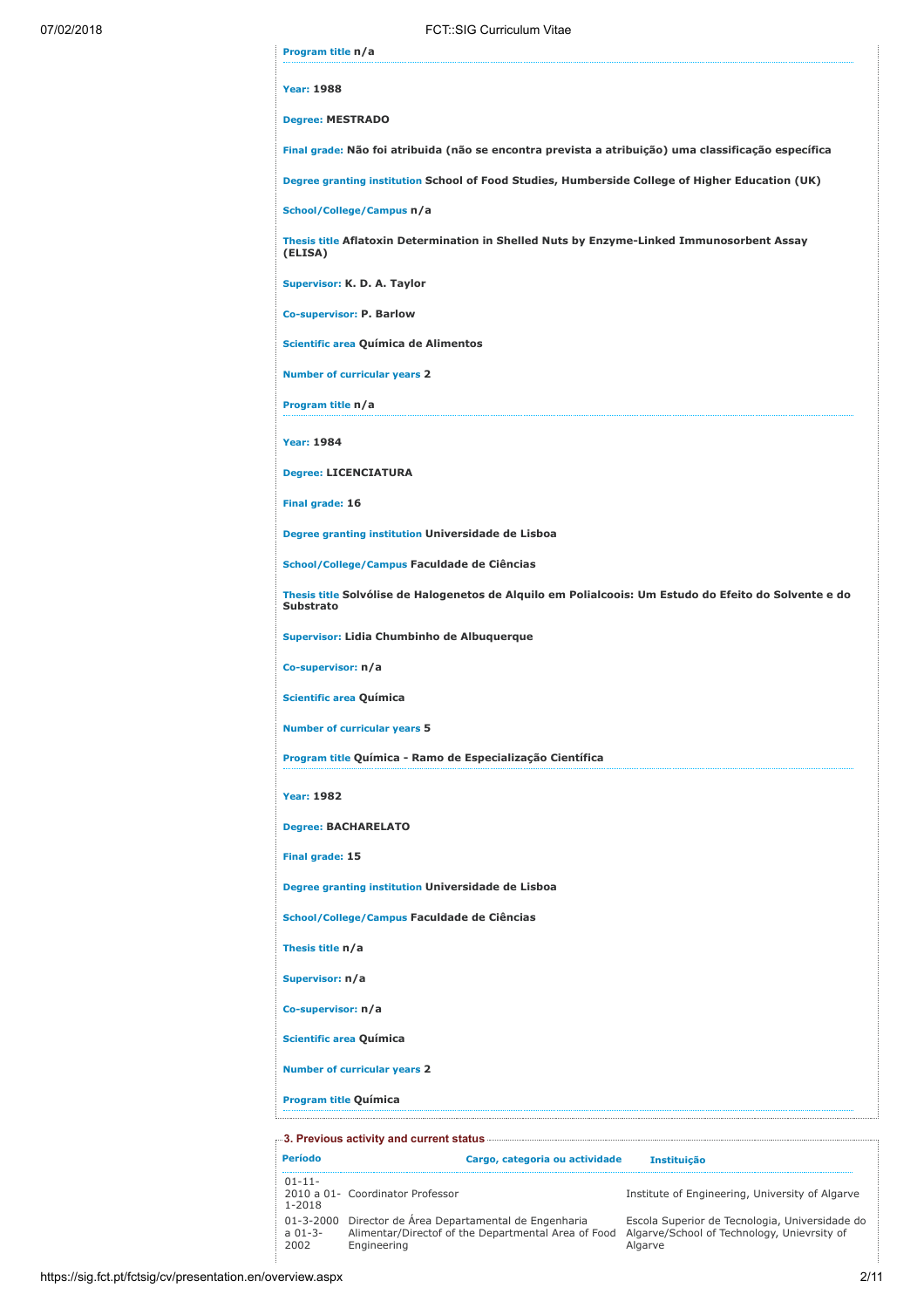| $a$ 01-11-<br>2010 | 01-1-1991 Professor Adjunto/Adjunct Professor | Escola Superior de Tecnologia, Universidade do<br>Algarve/School of Technology, University of<br>Algarve |
|--------------------|-----------------------------------------------|----------------------------------------------------------------------------------------------------------|
| a                  | Assistente do 2º Triénio                      | Escola Superior de Tecnologia, Universidade do<br>Algarve                                                |
| a                  | Assistente do 1º Triénio                      | Escola Superior de Tecnologia e Gestão,<br>Instituto Politécnico de Faro                                 |

# 4. Area of scientific activity

Área Científica Principal: Analytical Chemistry, Food Chemistry, Biochemistry, Environmental chemistry. Other Scientific Areas: Food Science and Technology, Functional Foods and Nutraceuticals, Traditional Food Products, Meat Processing, Fruit and Vegetable Processing, Post-harvest Treatments, Food Traceability, Authenticity and Safety.

5. Present research interest

# Domain of specialization

Food Science and Technology

#### Current research interests

Her main research interests are on the area of regional traditional foods, with the aims to valorize them and potentially promote the sustainable development of the regions of production, with an emphasis on the Mediterranean region. She works on the study of the physicochemical, bioactive, bioaccessible and organoleptic properties of honey and honey products. In addition, the study of the physicochemical, antioxidant and organoleptic properties of olive oils, the physicochemical and organoleptic changes during processing and<br>storage of foods (e.g., fish species, fruit syrups, honey products, salt gourmet mixtures, traditional meat<br>sausages valorization of subproducts from the food industry and of physicochemical, antioxidant and organoleptic changes in fruits and vegetables during growth and ripening.

Other professional interests/activities

n/a

6. Experience as scientific adviser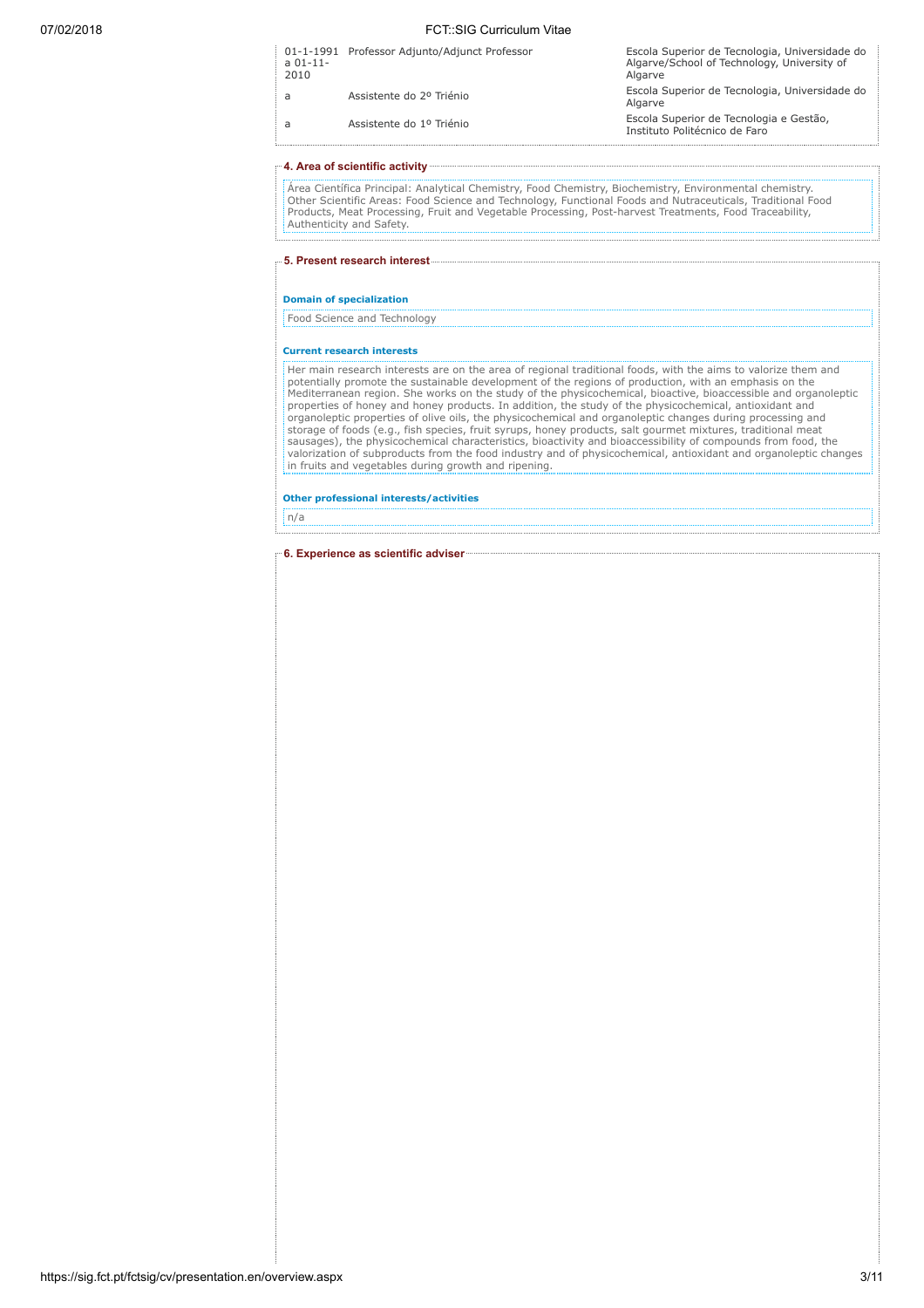1. Pablo Ulloa, "Characterization and Valorization of Honey from the Algarve Region", PhD in Chemistry, Faculty of Sciences, University of the Algarve, May 2012 (Very Good).

2. Yasmin B. Nuthay, "Degreening of Limes (Citrus aurantifolia cv Persian) During Storage". Master of Science in Food Science and Technology, University of Humberside, United Kingdom, 1995.

3. Olawumi Makinde, "Optimization of the cooking process of sweet potatotes (Ipomea Batatas) for formulation of a weaning food". Master in Food Technology, Institute of Engineering, University of Algarve, 2010 (18/20).

4. Raul Baetan, "Physicochemical Characterization and Antioxidant Activities of Portuguese Olive Mill Wastewaters ", Master of Science, University Aurel Vlaicu, Romania, 2011 (Very Good).

5. Sandra Crnko, "Physicochemical, Functional and Sensorial Characterization of Olive Oils". Master of Science, University of Zagreb, Croatia, 2012 (Very Good).

6. Juliana Monteiro Balage, "Avaliação da espectroscopia de infravermelho para determinação de características<br>físico-químicas da carne suína" (Evaluation of infrared spectroscopy for the determination of physicochemical<br>p (18/20).

7. Ana Perkušic, "KVALITETA ÁGUA-MELA, TRADICIONALNOG PORTUGALSKOG PROIZVODA" (Quality of 'Águamel', a traditional Portuguese product). Master of Science, University of Zagreb, Croatia, 2013 (Very Good).

8. Ullin Basilio Cortes, "Efecto Antimicrobiano de Diferentes Mieles del Estado de Hidalgo" (Antimicrobial effect of diferente honeys from the Hidalgo State). Maestria en Ciencia de los Alimentos, Universidad Autónoma del Estado de Hidalgo, México, 2013.

9. Adabela Suarez Vargas, "Compuestos Bioactivos y Antioxidantes de Diferentes Mieles del Estado de Hidalgo" (Bioactive compounds and antioxidants in diferente honeys from the Hidalgo State). Maestria en Ciencia de los Alimentos, Universidad Autónoma del Estado de Hidalgo, México, 2013.

10. Ivona Relatic, "Utjecaj toplinske obrade na sadržaj ukupnih masnih kiselina skuše" (Effects of heat treatment<br>on the contents of fatty acids in mackerel). Master of Science, University of Zagreb, Croatia, 2014 (Very Go

11. André Martins Ramos, "Non-chemical natural organic matter removal with a contact TiO2 process", Master in Food Technology, Institute of Engineering, University of Algarve, 2014 (17/20).

12. Donivaldo Lopes de Oliveira, "Análise Fisico-química de azeites produzidos em lagares da região do Algarve – Portugal" (Physicochemical analysis of olive oils produced in the Algarve region, Portugal), Master in Food Technology, Institute of Engineering, University of Algarve, 2014.

13. Marijana Fiket, "The effect of different heat treatments on physico-chemical parameters in sardines (Sardina pilchardus), Master of Science, University of Zagreb, Croatia, 2015.

14. Eduardo António Panguila, "Avaliação da frescura e do tempo de conservação útil de cavala (Scomber spp.) e de carapau (Trachurus spp.) frescos e refrigerados, comercializados no Algarve (Portugal) e em Luanda (Angola)" Evaluation of the freshness and shelflife of mackerel (Scomber spp.) and horse mackerel (Trachurus spp.) fresh and refrigerated sold in Algarve (Portugal) and in Luanda (Angola), Master in Food Technology, Institute of Engineering, University of Algarve, 2016 (18/20).

15. Mirian Inocência de Sousa, "Estudo comparativo das características físico-químicas e sensoriais do polvo (Octopus vulgaris), pescada (Merluccius spp.) e o cachucho (Dentex macrophthalmus) consumidos em Angola e em Portugal" (Comparative study of the physicochemical and sensory characteristics of octopus (Octopus vulgaris), cod (Merluccius spp.) and large-eye dentex (Dentex macrophthalmus) consumed in Angola and Portugal), Master in Food Technology, Institute of Engineering, University of Algarve, 2016 (18/20).

16. Vera Filipa Soledade Santos, "Estudo do Perfil Fisico-Químico e da Atividade Antioxidante de Folhas de Arbutus unedo" (Study of the Physical-Chemical Profile and Antioxidant Activity of Arbutus unedo Leaves), Master of Human Biology and Environment, Faculty of Sciences of the University of Lisbon (ongoing).

#### 7. Participation in R&D projects

# Participação em projectos de investigação (coordenador/membro de equipas)

1. "Desenvolvimento de uma ferramenta computacional para prever a composição de novas formulações sem açúcar para a indústria de doçaria tradicional portuguesa" (Development of a computer tool to predict the composition of new sugarless formulations for the Portuguese traditional sweets' industry). (SWEET.COM), POCTI/49194/EQU/2002, as participant. Foundation for Science and Technology (FCT) - Ministry of Science and Higher Education.

2. "Melhoria da Qualidade de Hortofrutícolas Congelados: Novos Pré-Tratamentos e Efeitos de Abusos de<br>Temperatura na Cadeia de Distribuição" (Improvement of the Quality of Horticultural Frozen Products: New Pre-<br>Treatments as participant. Foundation for Science and Technology (FCT) - Ministry of Science and Higher Education.

3. "Optimização da Técnica de Análise por Activação com Neutrões no Reactor Português de Investigação, Aplicação Alargada a Estudos de Ambiente, Nutrição e Saúde" (Optimization of of the Technique of Analysis by Neutron Activation with the Portuguese Research Reactor, Extension of Studies to Environmental, Nutrition and Health Applications). REEQ/1075/FIS/2005, as participant. Foundation for Science and Technology (FCT) - Ministry of Science and Higher Education.200.000 €.

4. "Origem e Caracterização Geográfica do Azeite Virgem no Sudoeste da Peninsula Ibérica. Rastreabilidade relativa ao conteúdo metálico" (OLITRACE) (Origin and Geographical Characterization of Virgin Olive Oil in the Southwest of the Iberian Peninsula. Traceability Related to their Metal Content). Projeto\_0042\_RISE\_5\_E, as sub-project coordinator. Cross - Border Cooperation Project (INTERREG) Spain - Portugal 2007-2013.

5. "Estudio de la trazabilidad sensorial de los aceites elaborados en el suroeste de la Península Ibérica" (OLITRACE2) (Study of the Sensory Traceability of Olive Oils Produced in the Southwest of the Iberian Peninsula). Projeto\_0432\_I2TEP\_5\_E, as sub-project coordinator. Cross - Border Cooperation Project (INTERREG) Spain - Portugal 2007-2013.

6. "Desenvolvimento de uma dieta de adaptação para larvas de atum rabilo" (WEANTUNA)/ A new weaning-diet for bluefin tuna larvae (WEANTUNA). Projeto QREN I&DT Nº 30200, E!7994, responsible for the project at the University of Algarve. Feb 2013- June 2015.

7. "Innovative approaches in pork production with entire males", COST Action CA15215. Substitute Management Committee Member (for Portugal). From 27 February 2016.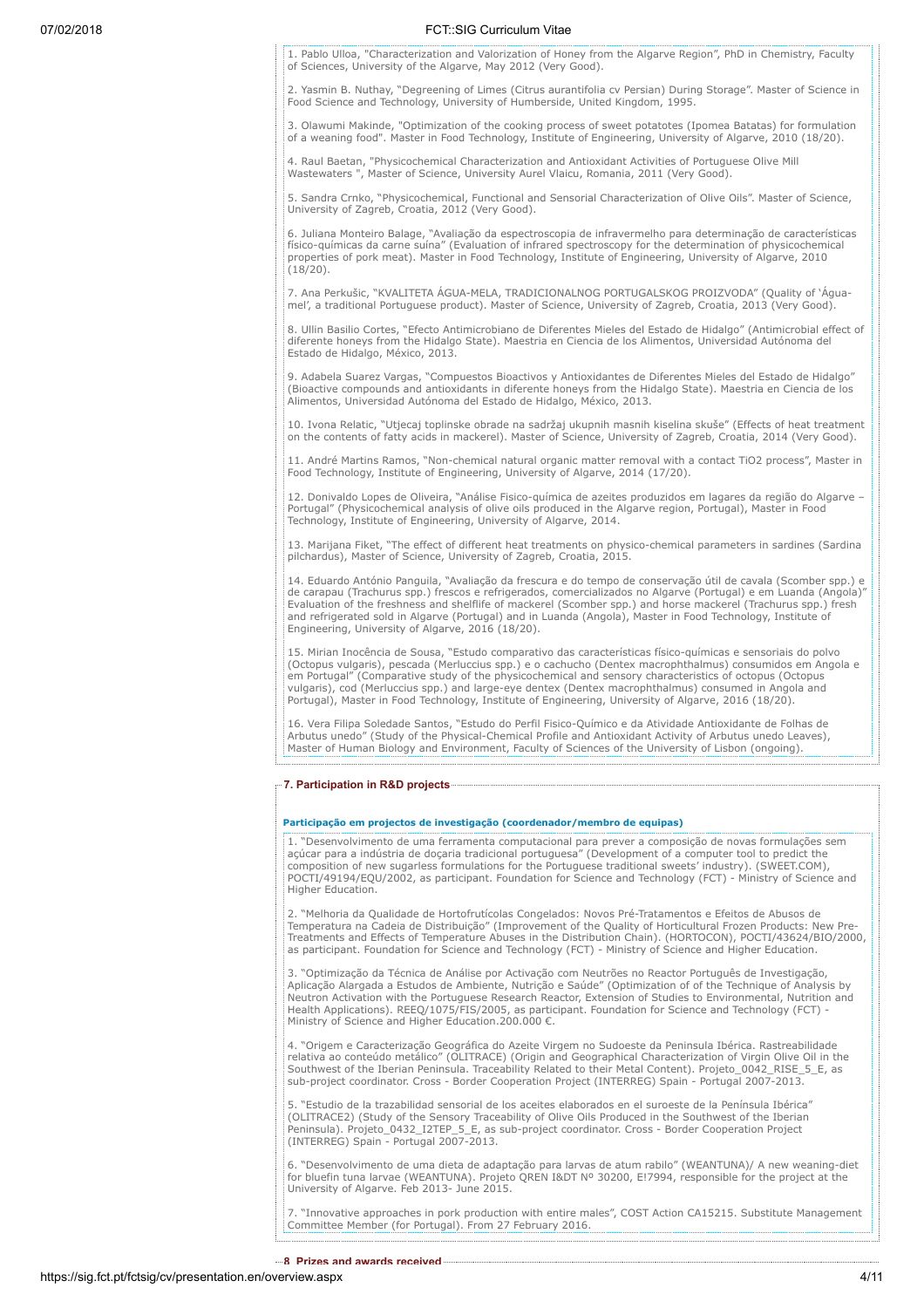Year **Name of the prize or award** Promoting entity

# 9. Published works

8. Prizes and awards received

#### Teses

"Pigment Metabolism in Citrus and Factors Affecting Regreening", University of Humberside and Lincolnshire, United Kingdom, PhD Thesis, February 2000

"Aflatoxin Determination in Shelled Nuts by Enzyme-Linked Immunosorbent Assay (ELISA)", Council for the National Academic Awards (C.N.A.A.), Humberside College of Higher Education, United Kingdom, MPhill Thesis, September 1988.

"Solvólise de Halogenetos de Alquilo em Polialcoois: Um Estudo do Efeito do Solvente e do Substrato" (Solvolysis of Alkyl Halides in Polyalchools: Study of the Effect of the Solvent and of the Substrate). Bachelor's Dissertation, Department of Chemistry, Faculty of Sciences, University of Lisbon, 1984. Capítulos de livros

1. Cavaco, T. and Figueira, A.C. (2016). Functional Properties of Honey and Some Traditional Honey Products from Portugal. In: Functional Properties of Traditional Foods, Kristberg Kristbergsson and Semih Ötles (eds.), Cap. 24, 339-352; ISEKI Food Series volume 12, Springer Science +Business Media, LLC. ISBN 978-1-4899- 7662-8 (eBook).

2. Campos-Montiel, R.G., Pimentel-González, D.J., Figueira, A. (2013). Chemical and functional properties of food components. In: Advances in Food Science and Technology- Volume 1. Sabu Thomas, Visakh P.M., Laura B. Iturriaga, & Pablo Daniel Ribotta (eds.), Cap. 5, 151-183; Scrivener Publishing LLC. ISBN: 9781118121023.

3. Figueira, A. C., Makinde, O., Vieira, M. C. (2011). Process Optimisation of Sweet Potato (Ipomoea batatas)<br>Puree as an Ingredient in a Formulation of Weaning Food. In: Focus on sweet potato. Fruit, Vegetable and<br>Cereal

4. Hernández Fuentes, A.D., Figueira, A.C., and Rodríguez Huezo, M-E. (2011). Análisis microbiológicos y fisicoquímicos del agua de manantiales y canales de riego y metales pesados en hortalizas producidas en Tezontepec de Aldama, Hidalgo. In: Reconversión de cultivos-frutales y nuevas alternativas para el desarrollo sustentable de la región de Tezontepec de Aldama (Valle del Mezquital), Hidalgo (Microbiological and physicochemical analysis of water from springs and irrigation canals and heavy metals in vegetables produced in Tezontepec de Aldama, Hidalgo. In: Conversion of fruit crops and new alternatives for the sustainable development of the Tezontepec de Aldama region (Valle del Mezquital), Hidalgo). Hernández Fuentes, A.D., Campos Montiel, R., and Pinedo Espinoza, J.M. (eds.), Cap. 1, pp.17-38. Universidad Autónoma del Estado de Hidalgo, Universidad Autónoma de Zacatecas and Universidad Autónoma Chapingo. México. ISBN: ISBN 978- 607-9140-00-7.

5. Ulloa, P. A.; Rubilar, J. F.; Cruz, R. M. S.; Khmelinskii, I. V.; Brigas, A. F.; Figueira, A. C.; and Vieira, M. C. (2011). Chapter 5. Vitamins, in: Practical Food and Research, Cruz, R.M.S. (ed.). Food Science and Technology, Nova Science Publishers, New York. ISBN: 978-1-61728-506-6, pp. 115-152.

6. Mateo, J., Caro, I., Figueira, A.C., Ramos, D. and Zumalacárregui. "Meat Processing in Ibero-American Countries: A Historical View". (2009). Chapter 7, pp. 121-134. In: Traditional Food Production and Rural Sustainable Development: A European Challenge. Teresa de Noronha Vaz, Peter Nijkamp and Jean-Louis Rastoin (ed.). Ashgate Publishing Limited, England. ISBN 978-0-7546-7462-7.

7. Hernández, R.P., Figueira, A.C., Lira, A.Q. "Tratamiento Terciário para Água residual de Planta que Contiene Lactosuero Dulce". (2008). Capítulo 5, pp. 119-139. In: Experiencias para el Bio-Procesamiento del Lactosuero<br>en el Valle de Tulancingo (Terciary Treatment for Waste Water from Plant Containing Sweet Whey ". (2008).<br>Chapte Germán Campos Montiel (ed.). Universidad Autónoma Del Estado De HidalgoTulancingo de Bravo, Hidalgo, México. ISBN 978-607-482-002-7.

8. Nieto, M.A.M., Lira, E.M., Figueira, A.C., Chávez, J.F.H. "Uso de Lactosuero Como Aditivo en la Conservación de Forraje". (2007). Capítulo 5, pp. 68-95. In: Alternativas para el tratamiento de lactosuero para un desarrollo<br>sostenible en el valle de Tulancingo, Hidalgo ("Use of Whey as an Additive in the Conservation of Forage".<br>( valley of Tulancingo, Hidalgo). Rafael Germán Campos Montiel (ed.). Universidad Autónoma Del Estado De HidalgoTulancingo de Bravo, Hidalgo, México. ISBN 970-769-120-4.

Artigos em revistas de circulação internacional com arbitragem científica

1. Bakour, M.; Al-Waili; N.S.; El Menyiy, N.; Imtara, H.; Figueira, A.C.; Al-Waili, T.; Lyoussi, B. (2017).<br>Antioxidant activity and protective effect of bee bread (honey and pollen) in aluminum-induced anemia,<br>elevation o 10.1007/s13197-017-2889-9.

2. Pimentel-González, D.J.; Basilio-Cortes, U. A.; Figueira, A.C.; Hernández-Fuentes, A.D.; Campos-Montiel,<br>R.G. (2017). Effect of thermal processing on antibacterial activity of multifloral honeys. Journal of Food Process

3. Pimentel-González D. J.; Jiménez-Alvarado R.; Hernández-Fuentes A.D.; Figueira A. C.; Suarez Vargas A. and Campos-Montiel R. G. (2016). Potentiation of bioactive compounds and antioxidant activity in artisanal honeys using specific heat treatments. Journal of Food Biochemistry, 40(1), 47-52. ISSN 1745-4514.

4. Balage, J. M.; da Luz E. Silva, S.; Gomide, C. A.; Bonin, M. N. and Figueira, A. C. O. L. (2015). Predicting pork quality using Vis/NIR spectroscopy. Meat Science, 108, 37–43. doi:10.1016/j.meatsci.2015.04.018.

5. Velázquez-Gutiérrez, S. K.; Figueira, A. C.; Rodríguez-Huezo, M. E.; Román-Guerrero, A.; Carrillo-Navas, H.;<br>Pérez-Alonso, C. (2015). Sorption isotherms, thermodynamic properties and glass transition temperature of<br>muci DOI:10.1016/j.carbpol.2014.11.068.

6. Ulloa, Pablo A; Guerra, Rui; Cavaco, Ana M; Rosa da C. A. M; Figueira, Ana C; Brigas, Amadeu F. (2013). "Determination of the botanical origin of honey by sensor fusion of impedance e-tongue and optical spectroscopy", Computers and Electronics in Agriculture 94, 1: 1 - 11. doi: 10.1016/j.compag.2013.03.001.

7. Figueira, A. C., Cavaco, T. (2012). Changes in Physical and Chemical Parameters of the Traditional Portuguese Product Agua-mel During the Production Process. Journal of Food Processing and Preservation 36 (4), 285-290. doi: 10.1111/j.1745-4549.2011.00590.x.

8. Hernández-Díaz, R., Pimentel-González, D.J., Figueira, A. C., Viniegra-González, G., Campos-Montiel, R.G. (2010). Influence of an aerobic fungus grown on solid culture on ruminal degradability and on a mixture culture of anaerobic cellulolytic bacteria. Journal of Animal Physiology and Animal Nutrition, 94 (3), 330-337. doi: 10.1111/j.1439-0396.2008.00912.x.

9. Salvá, B.K., Zumalacárregui, J.M., Figueira, A.C., Osorio, M.T. Mateo, J. (2009). Nutrient composition and technological quality of meat from alpacas reared in Peru. Meat Science, 82, 450–455. doi: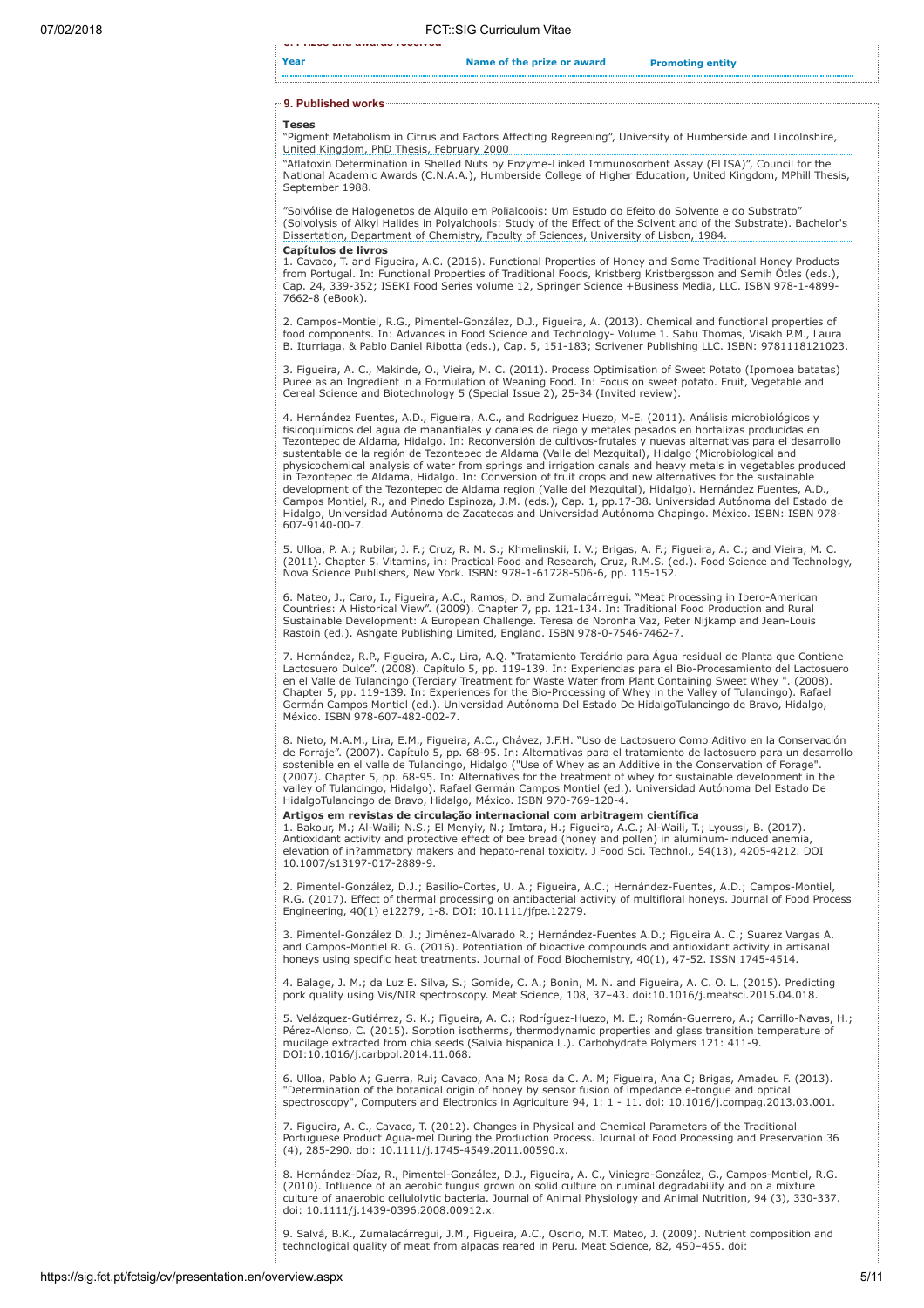10.1016/j.meatsci.2009.02.015.

10. Osorio, M.T.; Zumalacárregui, J.M.; E.A. Cabeza, Figueira, A.; Mateo, J. (2008). Effect of rearing system on some meat quality traits and volatile compounds of suckling lamb meat. Small Ruminant Research, 78(1-3), 1- 12. doi: 10.1016 /j.smallrumres.2008.03.015.

11. Miguélez, E.; Zumalacárregui, J.M.; Osorio, M.T.; Figueira, A.C.; Fonseca, B.; Mateo, J. (2008). Quality traits of suckling-lamb meat covered by the protected geographical indication "Lechazo de Castilla y León" European quality label. Small Ruminant Research, 77, 65-70. doi: 10.1016/j.smallrumres.2008.02.002.

12. Osorio, M. T., Zumalacárregui, J. M., Figueira, A., & Mateo, J. (2007). Fatty acid composition in subcutaneous, intermuscular and intramuscular fat deposits of suckling lamb meat: Effect of milk source. Small Ruminant Research, 73, 127-134. doi: 10.1016/j.smallrumres.2005.11.010.

13. Osorio, M. T., Zumalacárregui, J. M., Figueira, A., & Mateo, J. (2007). Physicochemical properties of perirenal and omental fat from suckling lamb carcasses evaluated according to the type of milk source. Small Ruminant Research, 72, 111-118. doi: 10.1016/j.smallrumres.2006.12.005.

14. Osorio, M. T., Zumalacárregui, J. M., Bermejo, B., Lozano, A., Figueira, A. C., & Mateo, J. (2007). Effect of ewe's milk versus milk-replacer rearing on mineral composition of suckling lamb meat and liver. Small Ruminant Research, 68, 296-302. doi: 10.1016/j.smallrumres.2006.09.001.

# Publicações em actas de encontros científicos

1. Viana, C.A.N., Neves, L., Frazão, A. and Figueira, A.C. (1983). "Síntese de Complexos de Crómio (III) em Etanol Absoluto" (Synthesis of Cr (III) Complexes in Absolute Ethanol). 6º Encontro Nacional da Sociedade Portuguesa de Química, Aveiro.

2. Albuquerque, L.M.P.C., Oliveira, C.M.R.R. and Figueira, A.C. (1984). "Efeito da Estrutura do Solvente em Reacções de Solvólise de Halogenetos de Alquilo" (Effect of thye Solvent's Structure in Solvolysis Reactions of Alkyl Halides). 7º Encontro Nacional da Sociedade Portuguesa de Química, Lisboa.

3. Albuquerque, L.M.P.C., Oliveira, C.M.R.R. and Figueira, A.C. (1985). "Correlation Analysis of Solvent Effects on t-Buthyl Halides Solvolysis". VII International Symposium on Solute-Solute-Solvent Interactions, Reading, Reino Unido.

4. Figueira, A.C.O.L., Taylor, K.D.A., Barlow, P.J. (1990). "Elisa Determination in Aflatoxin Levels in Whole Nuts" Food and Agricultural Immunology, 2, 125-134.

5. Figueira, A.C., Taylor, K.D.A., Barlow, P.J., Morgan, M.R.A. (1991). "Anomalous Aflatoxin B1 Recoveries from Whole Peanuts and Brazil Nuts Measured by Enzyme-linked Immunosorbent Assay". Food and Agricultural Immunology 3, 13-19.

6. Figueira, A.C., Martins, A.N. (1994). "Variação dos Principais Indicadores de Qualidade de Laranjas da Variedade 'Valencia Late' (D.João)" (Variation of the Main Quality Indicators of 'Late Valencia' Oranges (D.João)). Livro de Comunicações do 1º Congresso de Citricultura, Simpósio de Produção Integrada de Citrinos, Silves, Janeiro de 1993., pp.91-99.

7. Figueira, A.C.O.L., Domingues, M.R.M., Delgadillo, I., Marques, M.G.O.S., Correia, A.J.F., Quantick, P.C. (1995). "Estudo do Reverdecimento em Citrinos" (Study of Citrus Regreening). Livro de Comunicações do 2º Encontro de Espectrometria de Massa, Lisboa, Dezembro 1995.

8. Figueira, A.C. (1997). "Reverdecimento em Citrinos: Definição e Consequências Sócio-Económicas Deste Fenómeno" (Citrus Regreening: Definition and Socio-Economic Consequences of this Phenomenon). Tecnovisão, 6, 54-55.

9. Marcelino, A.M., Figueira, A.C.O.L. (2000). "Antioxidantes em Frutos e Vegetais" (Antioxidants in Fruits and vegetables) . Tecnovisão, 10, 35-37.

10. Figueira, A.C.O.L. (2000). "ECTS: O 'Euro' dos Créditos" (ECTS: The 'Euro' of Credits). Tecnovisão, 10, 38- 41.

11. Figueira, A.C.O.L. (2000). "Avaliação de Parâmetros Fisico-Químicos de Laranjas da Variedade 'Valencia Late' Durante o Amadurecimento e o Reverdecimento" (Evaluation of Physicochemical Parameters of Oranges of the late valencia Variety During Ripening and Regreeing). Livro de Comunicações do Congresso Nacional de Citricultura, Faro, 16 a 18 de Novembro.

12. Figueira, A.C.O.L. (2001). "Apresentação do Programa 'VASCO DA GAMA'" (Presentation of the 'VASCO DA GAMA' Programme). Tecnovisão, 11, 47.

13. Figueira, A.C.O.L., Afonso, M.L.R., Teixeira, M.C. (2001). "Comparação de Métodos de Determinação de NaCl em Enchidos Tradicionais" (Comparison of Methods for the Determination of NaCl in Traditional Meat Suasages). Livro de Comunicações do 3º Encontro Nacional de Química Analítica, Lisboa, 8 e 9 de Novembro.

14. Cruz, R.M., Oliveira, S.R., Figueira, A.C., Silva, C.L.M. and Vieira, M.C. (2003). "Efeito dos abusos de temperatura na cor de agrião (Nasturtium officinale) congelado ao longo da cadeia de distribuição" (Effect of Temperature Abuses on the Colour of Frozen Watercresss (Nasturtium officinale) Throughout the Distribution Chain). Livro de Comunicações do 6º Encontro de Química de Alimentos, Lisbon, Portugal, 22 a 25 Junho.

15. Cruz, R.M., Oliveira, S.R., Fraqueza, G., Figueira, A.C., Silva, C.L.M., Vieira, M.C. (2002). "Thermal Inactivation Kinetics of Peroxidase in Watercress (Nasturtium officinale). Book of Proceedings of the VI Simpósio Nacional e III Ibérico de Maturação e Pós-Colheita 2002, 2-5 Outubro de 2002, Madrid.

16. Pereira, J.A.; Fraqueza, G.; Esteves, E.; Figueira, A.C. (2003). "Contributo Para o Estudo da Caracterização Fisico-Química de Enchidos Tradicionais de Monchique" (Contribution Towards the Study of the Physico-Chemical Characterization of Traditional Meat Sausages from Monchique). 6º Encontro de Química de Alimentos da Sociedade Portuguesa de Química, Lisboa, Portugal, 22 a 25 de Junho.

17. Divinova, V.; Mucha, P.; Cruz, R.M.; Vieira, M.C.; Figueira, A.C. (2003). "Efeito da Temperatura de Armazenamento em Características Sensoriais de Agrião (Nasturtium officinale R. Br) em Molho" (Effect of Storage Temperature on Sensory Characteristics of Watercress (Nasturtium officinale R. Br) in Bulk). 6º Encontro de Química de Alimentos da Sociedade Portuguesa de Química, Lisboa, Portugal, 22 a 25 de Junho.

18. Cruz, R.M.; Oliveira, S.R.; Figueira, A.C.; Silva, C.L.M.; Vieira, M.C. (2003). "Effect of Temperature Abuses<br>on the Quality of Frozen Watercress (Nasturtium officinale) During the Cold Chain". Annual Meeting of the<br>In

19. Mateo, J., Zumalacárregui, J.M., Caro, I., Soto, I., Figueira, A. (2005). "Estabilidad de la mioglobina al tratamiento térmico de la carne y los preparados cárnicos frescos. Industria Cárnica" (Myoglobin's Stability During Meat's and Fresh Meat Products'Termal Treatment). Alimentación, Equipos y Tecnología, 204 (XXIV), 53-56.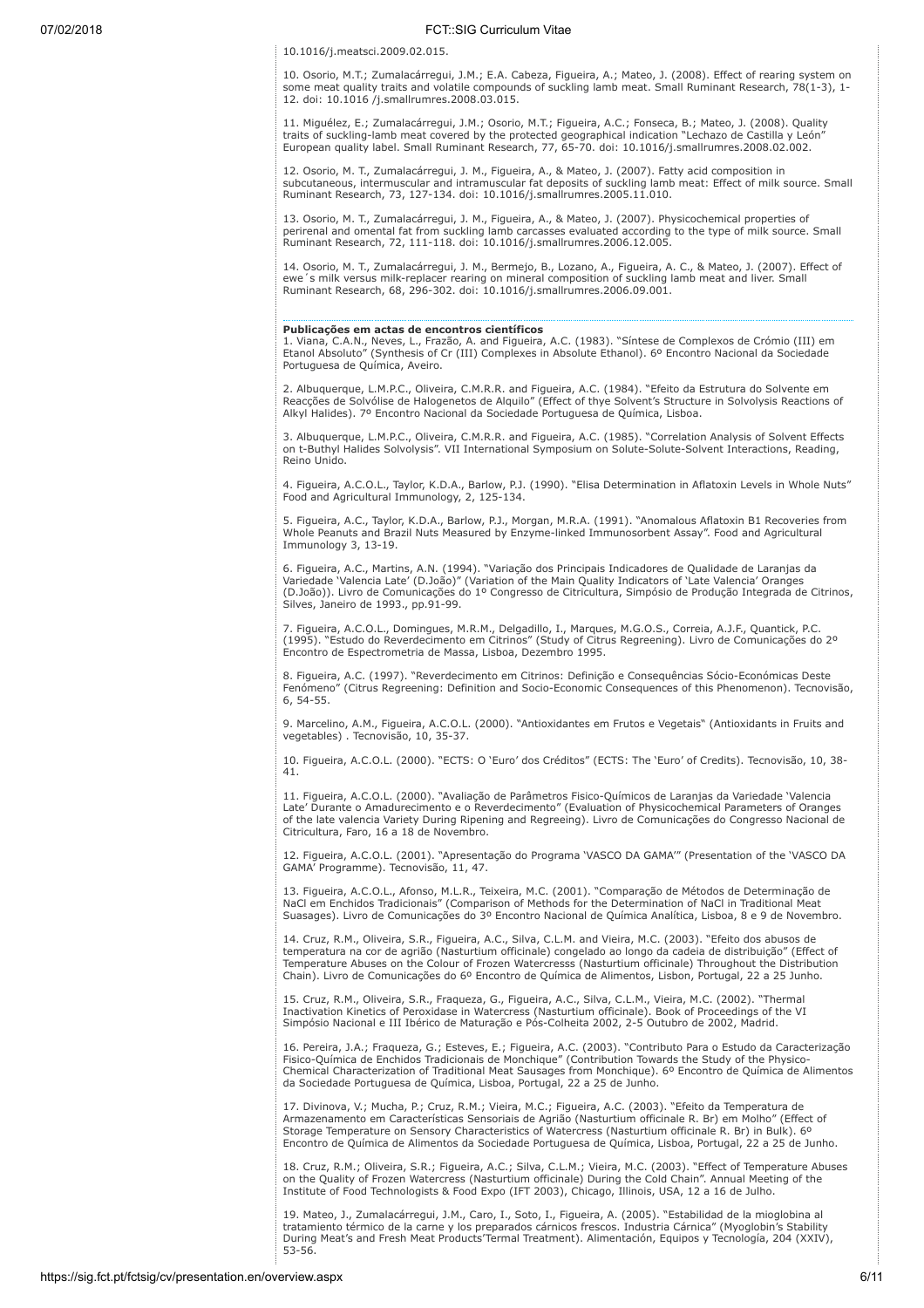20. Esteves, E.; Pereira, S.; Figueira, A.C. (2006). "Description of Honeys from the Sotavento Algarve (South Portugal) Using Sensory Analysis". International Conference on Traditional Food processing and Technological Innovation in the Peripheral Regions, 26 de Maio, Faro, Portugal.

21. Melo Soto, B.J.; Campos-Montiel, R.G.; Pimentel-González, D.J.; Caro-Canales, I.; Alfaro-Rodríguez, R.H.;<br>Hernandéz-Chávez, J.F.; Figueira, Ana C.; Vernon-Carter, E. (2006). "Digestibilidad in situ de Ensilados de Paja Pleurotus ostreatus Micellius Ensilates with Acid Whey). II Encuentro Académico Agroalimentário 2006, Universidad Autónoma del Estado de Hidalgo, pp. 26 – 32. Tulancingo, México. ISBN 970-769-105-0.

22. Cavaco, T.; Dunning, N.; Figueira, A.C. (2007). Contributo para a Caracterização da 'Água Mel', um Produto Tradicional Algarvio (Contribution Toward the Caracterization of 'Água-mel', a Traditional Product from the Algarve) . 8º Encontro de Química dos Alimentos, Beja, 4 a 7 de Março, pp. 191-194.

23. Cavaco, T.; Ktenidou, C.; Figueira, A.C.O.L. (2007). Estudo da Atividade Antioxidante do Mel da Região do Sotavento Algarvio (Study of the Antioxidant Activity of Honey from the Southwest Algarve Region). 8º Encontro de Química dos Alimentos, Beja, 4 a 7 de Março, pp. 213.

24. Dunning, N.; Ktenidou, C.; Cavaco, T.; Figueira, A. C. (2007). Production and Preliminary Characterisation<br>of a Honey Vinegar. 5th International Congress on Food Technology: Consumer Protection through Food<br>Process Imp

25. Ktenidou, C.; Dunning, N.; Cavaco, T.; Figueira, A. C. (2007). Characterisation/ valorisation of "Agua Mel"<br>a Traditional Portuguese Product. 5th International Congress on Food Technology: Consumer Protection through<br>F

26. Moras Montiel R., Quintero Lira A., Figueira Ana, Güemes Vera N., Pimentel-González D. J., Campos Montiel R.G. (2009). Evolución Microbiológica de un Aditivo Nutracéutico a partir de lactosuero y una bacteria prebiótica (Microbiological Evolution of a Nutraceutical Additive Made from Whey and a Prebiotic Bacteria). V Encuentro Académico Aprovechamiento Agroalimentario Integral. Instituto de Ciencias Agropecuárias, Universidad Autónoma del Estado de Hidalgo, Hidalgo, México, Novembro de 2009.

27. Islas-Cruz, R.; Hernández-Fuentes, A.D.; Figueira, A.; Pimentel González, D.J. and Campos-Montiel, R.G. (2012). Extracción de Compuestos Bioactivos de Diferentes Partes del Xonocostle Mediante un Método Químico Y uno Enzimático (Extraction of Bioactive Compounds From Different Parts of Xonocostle, Using a Chemical and an Enzymatic Method). Pp. 1163- 1168, XXXIII Encuentro Nacional y II Congresso Internacional AMIDIQ, "La Ingeniería Química y la Sustentabilidad", 1 al 4 de Mayo de 2012, San José del Cabo, BCS, México. ISBN: 978 -  $607 - 507 - 121 - 3$ 

28. BALAGE, J. M.; SILVA, S. L; BONIN, M.N.; MAZON, M. R.; FIGUEIRA, A. C. O. L.. Predicting intramuscular fat, moisture, shear force and rating pork tenderness using visible/infrared spectroscopy. In: 59th International Congress of Meat Science and Technology, 2013, Izmir. ICoMST 2013 - E-book of Proceedings. Izmir, 2013. ISBN No: 978-605-125-720-4.

29. BALAGE, J. M; SILVA, S. L; Figueira, A. C; BONIN, M.N.. 2013. "Rating pork meat tenderness using<br>visible/near-infrared spectroscopy and artificial neural networks. ", Trabalho apresentado em 64th Annual<br>Meeting of Euro European Federation of Animal Science, Nantes.

30. BALAGE, J. M; SILVA, S. L; Figueira, A. C; Silva, A.P.S.; Oliveira, L.S.; MAZON, M. R. 2012. "Estimativa da Maciez da Carne Suína Utilizando Espectroscopia de Infravermelho (NIRS) e Redes Neurais Artificiais" (Estimate of the Tenderness of Pork Meat Using Infrared Spectroscopy (NIRS) and Artificial Neural Nets). Trabalho apresentado em I Simpósio de Pós-Graduação, Faculdade de Zootecnia e Engenharia de Alimentos da Universidade de São Paulo, In Actas do I Simpósio de Pós-Graduação, Faculdade de Zootecnia e Engenharia de Alimentos da Universidade de São Paulo, Pirassununga, Brasil.

31. Suárez Vargas, A; Pimentel-González, D. J; Quintero Lira, A; Figueira, A. C.; N., Güemes V; Campos-Montiel, R. G. (2013). "Capacidad Antioxidante de mieles artesanales com diferente contenido de pólen" (Antioxidant Capacity of Artesanal Honeys with diferente Póllen Contents). Trabalho apresentado em XV Congreso Nacional de Ciencia y Tecnologia de Alimentos, In Livro de atas do XV Congreso Nacional de Ciencia y Tecnologia de Alimentos, Olima.

32. Suárez Vargas, A; Vernon Carter, E; Pimentel-González, D. J; Quintero Lira, A; Hernández Fuentes, A;<br>Figueira, A. C.; Campos-Montiel, R. G. (2013). "Análisis polínico de diferentes mieles del estado de Hidalgo"<br>(Póllen Veterinária Y Zootecnia, In Livro de atas do II Simposium de Medicina Veterinária Y Zootecnia, Veracruz, México.

33. Basilio Cortes, U; Pimentel-González, D. J; Quintero Lira, A; Hernández Fuentes, A; Figueira, A. C; Vernon Carter, E; Campos-Montiel, R. G. 2013. "Efecto de la temperatura sobre diferentes mieles multiflorales del estado de Hidalgo en su actividade antibacteriana" (Effect of Temperature on Different Multifloral Honeys from Hidalgo State and iti Antibacteral Activity). Trabalho apresentado em II Simposium de Medicina Veterinária Y Zootecnia, In Livro de actas do II Simposium de Medicina Veterinária Y Zootecnia, Veracruz, México.

34. Baer, I; Lucena, R; Figueira, A. C. (2013). "Geographical traceability of virgin olive oils in the southwest<br>iberian", Trabalho apresentado em Joint IMEKO International TC8, TC23 and TC24 Symposium , In Book of<br>Proceed

35. Velázquez-Gutiérrez, S. K.; Cruz-Olivares, J. ; Figueira, A. C. ; Román-Guerrero, A.; Carrillo-Navas, H. ;<br>Pérez-Alonso, C. (2014). Thermodynamic properties and moisture adsorption isotherms of mucilage extracted<br>from

36. Ángeles Santos, A.; Aguirre-Álvarez, G.; Hernández-Fuentes, A. D.; Figueira, A. C. and Campos-Montiel, R. G. (2015). Efecto del ultrasonido en los compuestos fenolicos y actividad antioxidante por ABTS aplicado en diferentes mieles (Effect of ultrasound on phenolic compounds and antioxidant activity by ABTS applied in different honeys). Boletín de Ciencias Agropecuarias del ICAP, [S.l.], v. 1, n. 1, January 2015. ISSN 2448- 5357. DOI: https://doi.org/10.29057/icap.v1i1.

37. Santos, A. A.; Aguirre-Álvarez, G.; Hernández-Fuentes, A. D.; Figueira, A. C. O. L. and Campos-Montiel, R. G. (2015). Efecto de la licuación por ultrasonido en los compuestos bioactivos y propriedades antioxidantes de diferentes mieles (Effect of ultrasound liquefaction on bioactive compounds and antioxidant properties of different honeys). XXXVI Encuentro Nacional de la AMIDIQ, Cancún, Quintana Roo, México, 5-8 of May.

38. Suárez Vargas, A.; Pimentel-González, D.J.; Quintero-Lira, A.; Figueira, A.C. and Campos-Montiel, R.G.<br>(2015). Influencia de la diversidad de polen en la capacidad antioxidante de mieles del Estado de Hidalgo (Influence of pollen diversity on the antioxidant capacity of honey from the State of Hidalgo). Boletín de Ciencias Agropecuarias del ICAP, [S.l.], v. 1, n. 2, July 2015. ISSN 2448-5357. DOI: https://doi.org/10.29057/icap.v1i2.988.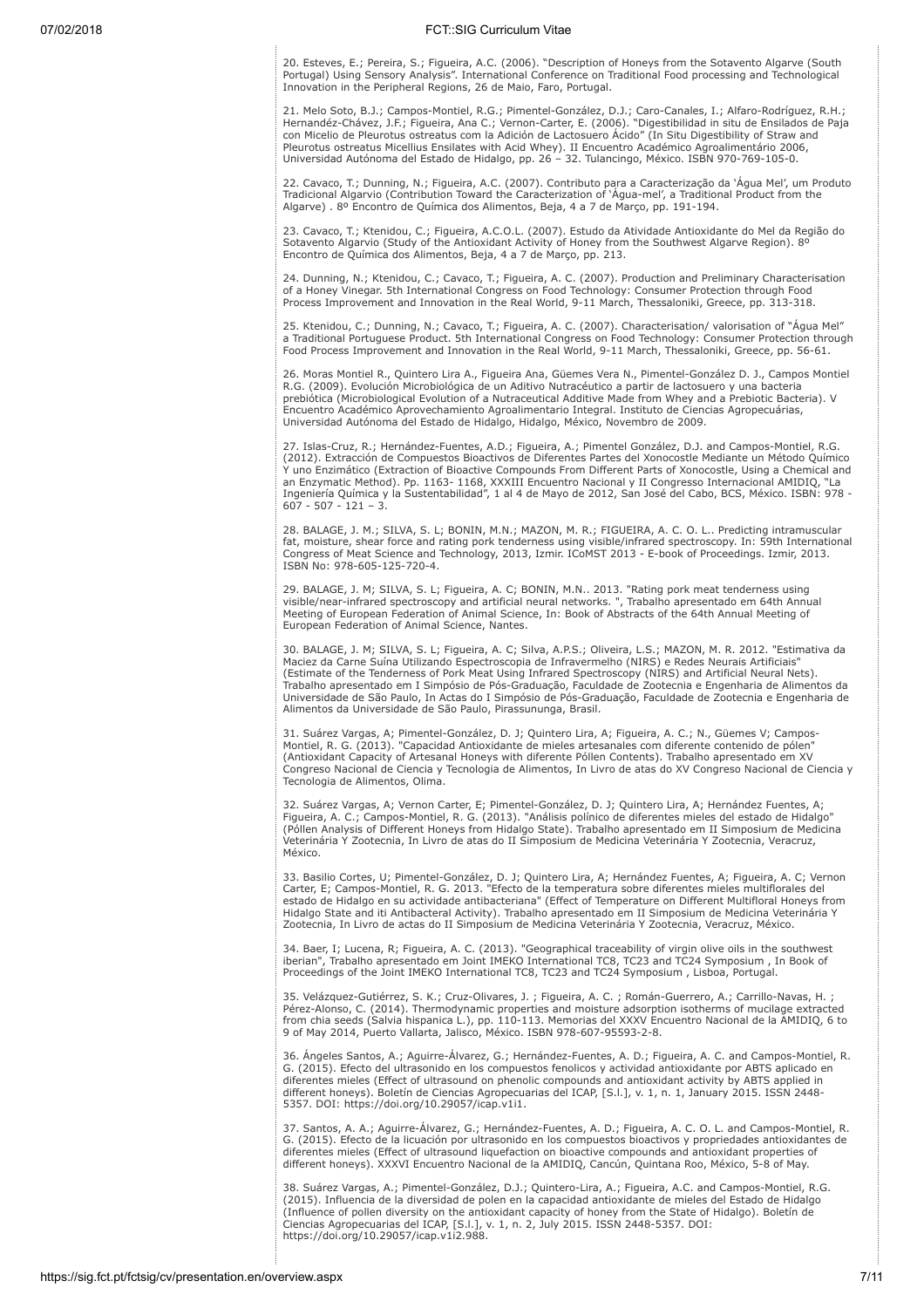39. Barros, T.; Mateus, T.; Santos, A.; Pinto, W; Dias, J.; Vieira, M.M.C. and Figueira, A. C. (2015). Acidificação de alimentos semi-húmidos para atum como estratégica de controlo microbiológico: efeitos no valor<br>nutricional. (Acidification of semi-moist feed for tuna as a strategy of microbiological control: effects on the<br>nutritional

40. Mateus, T.; Barros, T.; Rodrigues, V.; Santos, A.; Dias, J.; Figueira, A. C. and Vieira, M.M.C. (2015).<br>Microbiological characterization of ingredients and soft-textured high performance diets for Bluefin tuna<br>(Thunnus

41. Basilio Cortes, U. A.; Pimentel-Gonzales, D.J.; Hernández-Fuentes, A. D.; Figueira, A.C. and Campos-Montiel, R.G. (2016). Actividad antibacteriana de una miel comercial (Antibacterial activity of a commercial honey). Boletín de Ciencias Agropecuarias del ICAP, [S.l.], v. 2, n. 3, January 2016. ISSN 2448-5357. DOI: https://doi.org/10.29057/icap.v2i3.995.

42. Velasco, J.E.C.; Hernandez-Fuentes, A.D.; Figueira, A.C.; Cenobio-Galindo, A.J. and Campos-Montiel, R.G. (2016). Efecto licuación de mieles cristalizadas por ultrasonido en la actividad antibacteriana. (Effect liquefaction of crystallized honey by ultrasound on antibacterial activity). XXXVII Encuentro Nacional de la AMIDIQ, Puerto Vallarta, Jalisco, México, 3-6 of May.

43. Solis-Silva, R.; Almaraz-Buendia, I.; Del Razo Rodríguez, O.E.; Figueira, A.C.; Quintero-Lira, A.; Campos-Montiel, R.G. (2017). Effect of Ultrasound in bioactive Compounds and Antioxidant Activity During the Storage<br>of a Monofloral Honey, pp. 972-976. II International Congress on interdisciplinarity in Social and Human<br>Science

44. Silva, R.S.; León, D.E.F.; Almaraz-Buendia, I.; Rodríguez, O.R.; Figueira, A.C.; Campos-Montiel, R.G. (2017). Efecto del Ultrasonido en la Actividad Antioxidante e Hidrometilfurfural de Una Miel Multifloral Recien Colectada.( Effect of Ultrasound on the Antioxidant and Hydrometylfurfural Activity of a Freshly Collected Multifloral Honey) (ID: 514), pp. ALI-163-ALI-167. XXXVIII Encuentro Nacional de la AMIDIQ. Ixtapa Zihuatanejo, GRD., Mexico, 9-12 of May.

45. Bakour, M.; El Menyiy, N.; Imtara, H.; Figueira, A. C. and Lyoussi, B. (2017). Antioxidant Activity and Protective Effect of Bee Bread (Mixture of Honey and Pollen) in Aluminum-induced Anemia, Elevation of Infammatory Markers and Hepato-renal Toxicity. Abstract:0393, pp.23, Book of Abstracts of the 45th Apimondia International Apicultural Congress, September 29th - October 4th, 2017, Istanbul, Turkey.

46. de Sousa M.I., Panguila E.A., Figueira A.C., Esteves E. (2018). Freshness and Nutritional Composition of Several Species of Chilled Seafood Marketed in Luanda (Angola) and in Faro (Portugal), pp 158-167. In: Mortal A. et al. (eds) INCREaSE. INCREaSE 2017. Springer, Cham. Online ISBN 978-3-319-70272-8. DOI: https://doi.org/10.1007/978-3-319-70272-8\_11.

47. Panguila E.A., de Sousa M.I., Esteves E., Figueira A.C. (2018). Evaluation of the Freshness and Shelf-Life of Fresh and Chilled Mackerel (Scomber Spp.) and Horse Mackerel (Trachurus Spp.), Marketed in Luanda (Angola) and in Faro (Portugal), pp 168-181 . In: Mortal A. et al. (eds) INCREaSE. INCREaSE 2017. Springer, Cham. Online ISBN 978-3-319-70272-8. DOI: https://doi.org/10.1007/978-3-319-70272-8\_12.

48. Solís-Silva, R.; Del Razo-Rodríguez, O. E.; Almaraz-Buendia, I.; Figueira, A.C.; Hernández-Fuentes, A. D.<br>and Campos-Montiel, R. G. (2018). Procesamiento de la miel por medio de una tecnología emergente el<br>ultrasonido. https://doi.org/10.29057/icap.v4i7.2962.

# Outras publicações

# Publicações sem 'referee':

1. Figueira, A.C.O.L.; Taylor, K.D.A.; Barlow, P.J. (1990). "Elisa Determination in Aflatoxin Levels in Whole Nuts" Food and Agricultural Immunology, 2, 125-134.

2. Figueira, A.C.; Taylor, K.D.A.; Barlow, P.J.; Morgan, M.R.A. (1991). "Anomalous Aflatoxin B1 Recoveries from Whole Peanuts and Brazil Nuts Measured by Enzyme-linked Immunosorbent Assay". Food and Agricultural Immunology 3, 13-19.

3. Marcelino, A.M.; Figueira, A.C.O.L. "Antioxidantes em Frutos e Vegetais". Tecnovisão, 10, 35-37, (2000).

4. Mateo, J.; Zumalacárregui, J.M.; Caro, I.; Soto, I.; Figueira, A. (2005). Estabilidad de la mioglobina al tratamiento térmico de la carne y los preparados cárnicos frescos. Industria Cárnica. Alimentación, equipos y tecnología, 204, 53-56. 

# 10. Communications in scientific meetings

**Comunicações orais por convite**<br>1. Figueira, A.C. (1994). "Prevention of Regreening in Citrus Fruits". Research Colloquium, University of Humberside, Fevereiro.

2. Figueira, A.C.O.L. (2001). "Quality and Processing of Traditional Cured Sausages from 'Monchique': Towards<br>Denomination of Origin Certification, Together with a Consortium of Local SME's". Seminário apresentado na<br>Unive

3. Figueira, A.C.O.L. (2003). "Evaluation of Chemical Parameters of 'Late Valencia' Oranges During Ripening and Regreening", Seminário apresentado aos alunos do Curso de 'MSc in Food Science and Technology', University of Lincoln (Reino Unido), em Julho de 2003.

4. Figueira, A.C.O.L. (2005). "Química Analítica e Autenticidade da Carne" (Analytical Chemistry and Meat Authenticity). Seminário apresentado aos alunos do curso de Doutoramento 'Métodos para el control y autenticidad de la carne y productos lácteos com denominación de calidad'. Departamento de Higiene y Tecnología de los Alimentos, Facultad de Veterinária, Universidad de León (Espanha), em 15 de Setembro de 2005.

5. Figueira, A.C.O.L. (2006). "Química Analítica e Autenticidade da Carne" (Analytical Chemistry and Meat Authenticity).. Seminário apresentado aos alunos do curso de Doutoramento 'Métodos para el control y autenticidad de la carne y productos lácteos com denominación de calidad'. Departamento de Higiene y Tecnología de los Alimentos, Facultad de Veterinária, Universidad de León (Espanha), em 19 de Setembro de 2006.

6. Figueira, A.C.O.L. (2006). "Mel: Sua Importância Sócio-Económica e Caracterização Físico-Química" (Honey: Its Socio-Economic Importance and Physico-Chemical Characterisation). Seminário apresentado aos alunos do curso de Mestrado em Tecnologia dos Alimentos. Centro de Investigación en Ciencia y Tecnología de los Alimentos, Instituto de Ciencias Agropecuárias, Universidad Autónoma del Estado de Hidalgo, México.

7. Figueira, A.C.O.L. (2007). "Química Analítica e Autenticidade da Carne" (Analytical Chemistry and Meat Authenticity). Seminário apresentado aos alunos do curso de Doutoramento 'Métodos para el control y autenticidad de la carne y productos lácteos com denominación de calidad'. Departamento de Higiene y Tecnología de los Alimentos, Facultad de Veterinária, Universidad de León (Espanha), em Setembro de 2007.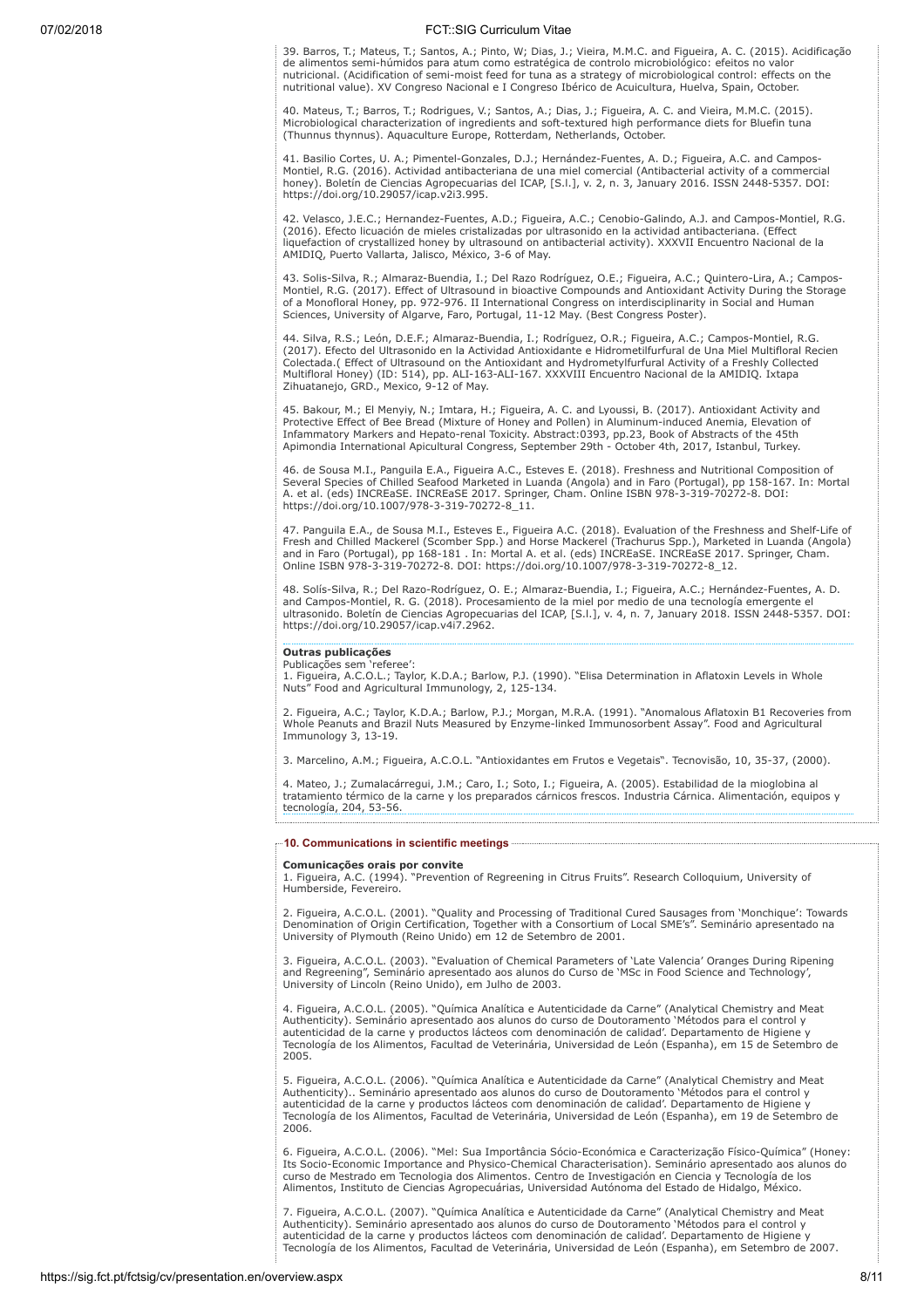8. Figueira, A.C.O.L. (2007). "HACCP: Análisis de Peligros y Puntos Críticos de Control" (HACCP: Hazzard Analysis and Critical Control Points). Seminário apresentado aos alunos do curso de Mestrado em Tecnologia dos Alimentos. Centro de Investigación en Ciencia y Tecnología de los Alimentos, Instituto de Ciencias Agropecuárias, Universidad Autónoma del Estado de Hidalgo, México.

9. Figueira, A.C.O.L. (2007). "Guia Para a Aplicação do Sistema HACCP na Indústria de Águas Minerais Naturais e de Águas de Nascente"(Guide for the Application of the HACCP System in the Natural Water and Spring Water Industries). Seminário apresentado aos alunos do curso de Mestrado em Tecnologia dos Alimentos. Centro de Investigación en Ciencia y Tecnología de los Alimentos, Instituto de Ciencias Agropecuárias, Universidad Autónoma del Estado de Hidalgo, México.

10. Figueira, A.C.O.L. (2008). "Oxidative Stability of Lipids in Solid Samples: Use of the Rancimat Method". Seminário apresentado aos alunos de Bacharelato em Alimentos, Biotechnical Faculty, University of Ljubljana (Eslovénia), em Setembro de 2008.

11. Figueira, A.C.O.L. (2012). "Mel: Sua Importância Sócio-Económica e Caracterização Físico-Química" (Honey: Its Socio-Economic Importance and Physico-Chemical Characterisation). I Simposio Internacional del Área Académica de Ingenieria en Alimientos, Instituto de Ciencias Agropecuárias, Universidad Autónoma del Estado de Hidalgo, México.

#### Outras comunicações orais

1. Figueira, A.C.O.L.; Martins, A.N. (1993). "Qualidade da Produção de Citrinos" (Quality in Citrus production), 1º Congresso de Citricultura, Simpósio de Produção de Citrinos e Simpósio de Produção Integrada de Citrinos, Silves, Janeiro de 1993.

2. Figueira, A.C.O.L. (2000). "Avaliação de Parâmetros Químicos de Laranjas da Variedade 'Valencia Late' Durante o Amadurecimento e Reverdecimento" (Evaluation of chemical parameters of oranges of the Late Valencia variety during ripening and regreening). Congresso Nacional de Citricultura, Faro, 16 a 18 de Novembro.

3. Figueira, A.C.O.L.; Afonso, M.L.R.; Teixeira, M.C. (2001). "Comparação de Métodos de Determinação de<br>NaCl em Enchidos Tradicionais"(Comparison of methods for the determination of NaCl in traditional sausages).<br>3º Encont

4. Silva, S.; Sousa, C.F.C.; Figueira, A.C.O.L. (2005). "Consumer Survey of Eating Habits in the Algarve<br>Region: Potential Impact in Regional Sustainable Development". Second International Conference of the<br>Consumer Citize

5. Mateo, J., Figueira, A.C., Ramos, D.D., Sainz, R., Cabeza, E.A., González, R., Caro, I., Parra, V. and Beteta, O. and Zumalacárregui, J.M. (2006). "Meat Product Processing in Ibero-America". International Conference on Traditional Food processing and Technological Innovation in the Peripheral Regions, 26 de Maio, Faro, Portugal (apresentação plenária).

6. Cavaco, T.M.G.; Figueira, A.C.O.L. (2006). "Contribution Towards the Characterisation/Valorisation of Honey from the 'Sotavento Algarvio' Region". International Conference on Traditional Food Processing and Technological Innovation in the Peripheral Regions, 26 de Maio, Faro, Portugal.

7. López-Pérez, M.J., González-Montiel, L., Figueira, A.C., Alfaro-Rodríguez, R., Campos-Montiel, G., and Caro, I. (2007). "Contribuición a la Caracterización Físico-Química de la Miel Producida en la Región Noroeste del Estado de Hidalgo" (Contribution for the Characterisation of Honey Produced in the Notheast Region of the Hidalgo State). Libro de Resúmenes del II Foro Internacional Biologico Agropecuario, Facultad de Ciencias Biológicas y Agropecuarias, Universidad Veracruzana, B 011, Vol. I, pp. 79 – 85. ISBN 13-978-970-95597-0-5. México.

8. Ulloa, P.A. Figueira, A.C. and Brigas, A. (2011). "Caracterização de mel de Medronho" (Characterisation of Strawberry-Tree Honey), V Encontro Regional de Apicultura, Faro, Portugal.

9. Figueira, A.C.; Cavaco, T.; Gonçalves, V. (2012). Contributo para a caraterização dos méis do sotavento algarvio, com vista à sua valorização (Contribution for the Characterization of Honey from the Southwest of Algarve). VI Encontro Regional de Apicultura, Faro, Portugal.

10. Perkušic, A.; Maris, V.; Soeiro, T.; Ramalho, C.; Gonçalves, V.; Cavaco, T.; Figueira, A.C. (2014). "Caraterísticas reológicas da água-mel da região do Algarve" (Rheological characteristics of água-mel from the Algarve region). III Congresso Ibérico de Apicultura, 13-15 of April, Mirandela, Portugal.

11. Cavaco, T.; Figueira, A.C. (2014). "Contributo para a caraterização da 'água-mel', um produto tradicional Algarvio" (A contribution towards the characterisation of 'água-mel', a traditional product from the Algarve). VII Congreso Apícola Hispánico, 2-6 of October Santiago de Compostela, Spain.

12. Santos, A. A.; Aguirre-Álvarez, G.; Hernández-Fuentes, A. D.; Figueira, A. C. O. L. and Campos-Montiel, R. G. (2015). Efecto de la licuación por ultrasonido en los compuestos bioactivos y propriedades antioxidantes se diferentes mieles. XXXVI Encuentro Nacional de la AMIDIQ, Cancún, Quintana Roo, México, 5-8 of May.

13. Velasco, J.E.C.; Hernandez-Fuentes, A.D.; Figueira, A.C.; Cenobio-Galindo, A.J. and Campos-Montiel, R.G. (2016). Efecto licuación de mieles cristalizadas por ultrasonido en la actividad actividad antibacteriana. XXXVII Encuentro Nacional de la AMIDIQ, Puerto Vallarta, Jalisco, México, 3-6 of May.

14. Cavaco, T.; Recamales, A.F.; Figueira, A.C. (2017). Bioactive properties of água-mel produced in the Mediterranean region. 2nd International Conference ICSR Mediterranean Knowledge "Mediterranean Cultures and Societies: Knowledge, Health and Turism", University of Algarve, Faro, Portugal, 4-5 of May.

15. Relatic, I.; Cavaco, T.; Vidacek, S.; Figueira, A.C. (2017). Effects of diferente cooking methods on fatty acid composition of mackerel (Scomber colias). 2nd International Conference ICSR Mediterranean Knowledge "Mediterranean Cultures and Societies: Knowledge, Health and Turism", University of Algarve, Faro, Portugal, 4-5 of May.

16. Silva, R.S.; León, D.E.F.; Almaraz-Buendia, I.; Rodríguez, O.R.; Figueira, A.C.; Campos-Montiel, R.G. (2017). Efecto del Ultrasonido en la Actividad Antioxidante e Hidrometilfurfural de Una Miel Multifloral Recien Colectada. (ID: 514). XXXVIII Encuentro Nacional de la AMIDIQ. Ixtapa Zihuatanejo, GRD., Mexico, 9-12 of May.

17. Fiket, M.; Vidacek, S.; Figueira, A.C. (2017). The Effect of Different Heat Treatments on Physico-Chemical Parameters in Sardines (Sardina pilchardus). II International Congress on Interdisciplinarity in Social and Human Sciences, University of Algarve, Faro, Portugal, 11-12 of May.

18. Cavaco, T.; Recamales, A.F.; Figueira, A.C. (2017). Traditional and modern uses of artesanal água-mel produced in the South of Portugal. II International Congress on Interdisciplinarity in Social and Human Sciences, University of Algarve, Faro, Portugal, 11-12 of May.

19. Bakour, M.; El Menyiy, N.; Imtara, H.; Figueira, A. C. and Lyoussi, B. (2017). Antioxidant Activity and Protective Effect of Bee Bread (Mixture of Honey and Pollen) in Aluminum-induced Anemia, Elevation of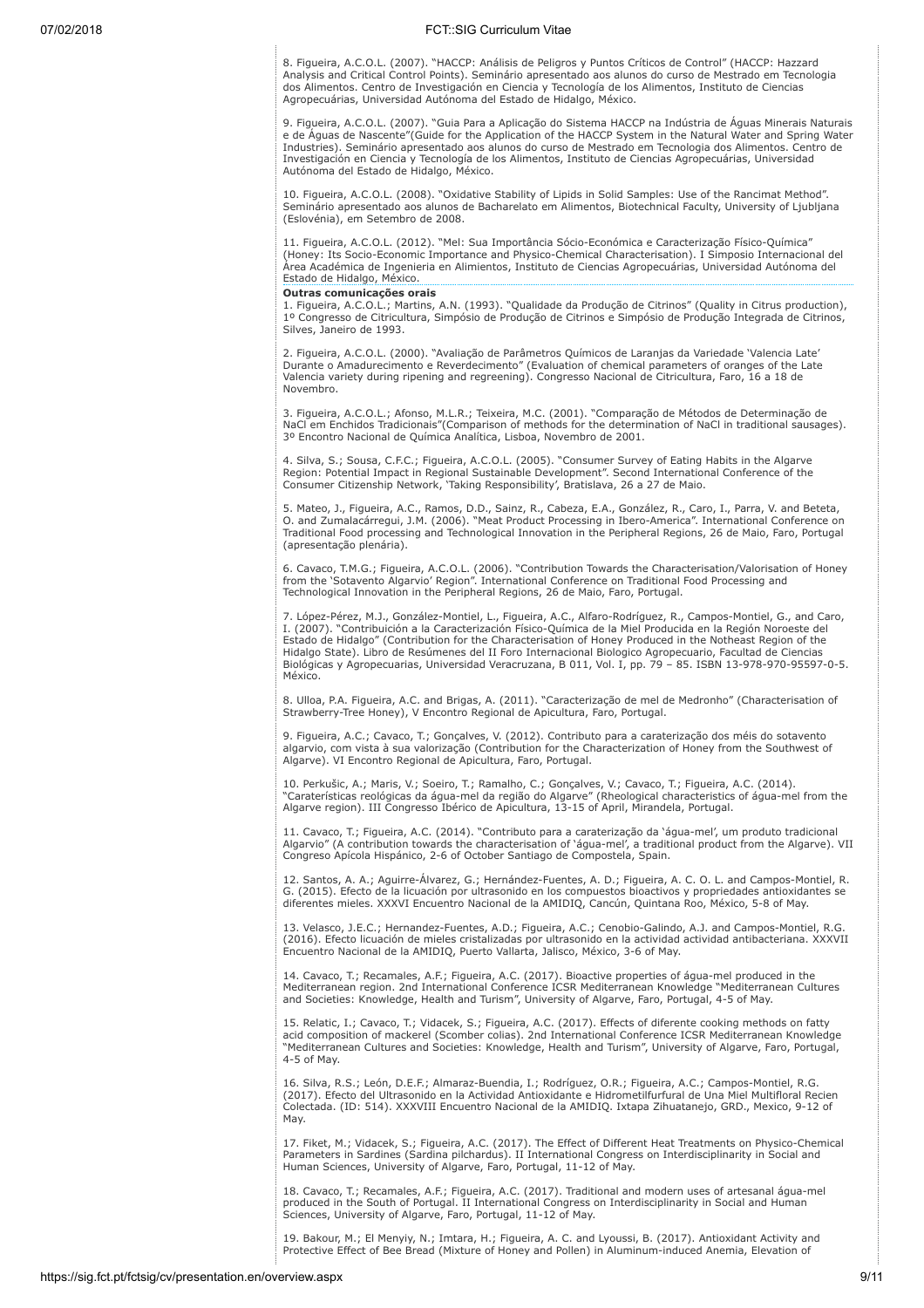Infammatory Markers and Hepato-renal Toxicity. 45th Apimondia International Apicultural Congress, September 29th - October 4th, 2017, Istanbul, Turkey.

# Comunicações em painel ("poster")

1. Figueira, A.C.O.L.; Cavaleiro, J.; Neves, G.; Delgadillo, I.; Dillon, M.; Quantick, P. (1994). "Investigation Into Regreening of Citrus Fruits", Institute of Science and Technology Regional Conference, Sutton Bonnington, University of Nottingham, February of 1994.

2. Figueira, A.C.O.L.; Domingues, M.R.M.; Delgadillo, I.; Marques, M.G.O.S.; Correia, A.J.F.; Quantick, P.C. (1995). "Estudo do Reverdecimento em Citrinos" (Study of Citrus Regreening). 2nd Encontro de Espectrometria de Massa, Lisboa, Dezembro 1995.

3. Cruz, R.M.; Oliveira, S.R.; Fraqueza, G.; Figueira, A.C.; Silva, C.L.M.; Vieira, M.C. (2002). "Thermal Inactivation Kinetics of Peroxidase in Watercress (Nasturtium officinale)". VI Simpósio Nacional e III Ibérico de Maturação e Pós-Colheita 2002, 2-5 Outubro de 2002, Madrid.

4. Pereira, J.A.; Fraqueza, G.; Esteves, E.; Figueira, A.C. (2003). "Contributo Para o Estudo da Caracterização Fisico-Química de Enchidos Tradicionais de Monchique" (Contribution Towards the Physico-Chemical Caracterization of Traditional Sausages From Monchique). 6º Encontro de Química de Alimentos da Sociedade Portuguesa de Química, Lisboa, Portugal, 22 a 25 de Junho.

5. Divinova, V.; Mucha, P.; Cruz, R.M.; Vieira, M.C.; Figueira, A.C. (2003). "Efeito da Temperatura de Armazenamento em Características Sensoriais de Agrião (Nasturtium officinale R. Br) em Molho"( ffects of Storage Temperature on Sensory Characteristics of Watercress (Nasturtium officinale R. Br.) in Bulk). 6º Encontro de Química de Alimentos da Sociedade Portuguesa de Química, Lisboa, Portugal, 22 a 25 de Junho.

6. Cruz, R.; Oliveira, S.R.; Figueira, A.C.; Silva, C.L.M.; Vieira, M.C. (2003). "Efeito dos Abusos de Temperatura<br>na Cor de Agrião (Nasturtium officinale) Congelado ao Longo da Cadeia de Distribuição" (Effect of Temperatu Encontro de Química de Alimentos da Sociedade Portuguesa de Química, Lisboa, Portugal, 22 a 25 de Junho.

7. Cruz, R.M.; Oliveira, S.R.; Figueira, A.C.; Silva, C.L.M.; Vieira, M.C. (2003). "Effect of Temperature Abuses on the Quality of Frozen Watercress (Nasturtium officinale) During the Cold Chain. Annual Meeting of the Institute of Food Technologists & Food Expo (IFT 2003), Chicago, Illinois, USA, 12 a16 de Julho.

8. Cruz, R.M.; Oliveira, S.R.; Figueira, A.C.; Silva, C.L.M.; Vieira, M.C. (2003). "Effect of Temperature Abuses<br>on the Quality of Frozen Strawberry (Fragaria ananassa) During the Cold Chain. 12th World Food Congress –<br>IUF

9. Figueira, A.C.; Vieira, M.C.; Cruz, R.M.; Divinova, V.; Mucha, P. (2003). "Effect of Storage Temperature on Colour in Fresh Watercress (Nasturtium officinale)". 12th World Food Congress – IUFoST, Chicago, Illinois, USA, 16 a 20 de Julho.

10. Figueira, A.C.O.L.; Martins, M.A.G.N.; Dillon, M.; Quantick, P.; Delgadillo, I. (2004). "Changes in the Main Quality Indicators of 'Late Valencia' (Citrus sinensis) Oranges During Ripening and Regreening". Consumer Citizenship Network Conference: "Using, Choosing or Creating the Future?" UNESCO Headquarters, Paris, 1-2 de Março.

11. Esteves, E.; Pereira, S.; Figueira, A.C. (2006). "Description of Honeys from Leeward Algarve (South Portugal) Using Sensory Analysis". International Conference on Traditional Food processing and Technological Innovation in the Peripheral Regions, 26 de Maio, Faro, Portugal.

12. Melo Soto, B.J.; Campos-Montiel, R.G.; Pimentel-González, D.J.; Caro-Canales, I.; Alfaro-Rodríguez, R.H.;<br>Hernandéz-Chávez, J.F.; Figueira, Ana C.; Vernon-Carter, E. (2006). "Digestibilidad in situ de Ensilados de Paja Pleurotus ostreatus Micellius Ensilates with Acid Whey). II Encuentro Académico Agroalimentário 2006, Universidad Autónoma del Estado de Hidalgo, pp. 26 – 32. Tulancingo, México. ISBN 970-769-105-0.

13. Cavaco, T.; Dunning, N.; Figueira, A.C. (2007). Contributo para a Caracterização da 'Àgua Mel', um Produto<br>Tradicional Algarvio (Contribution Towards the Characterization of 'Água-Mel', a Traditional Product from the<br>A

14. Cavaco, T.; Ktenidou, C.; Figueira, A.C.O.L. (2007). Estudo da Actividade Antioxidante do Mel da Região do<br>Sotavento Algarvio (Study of the Antioxidant Activity of Honey from the Southwest Algarve Region). 8º Encontro de Química dos Alimentos, Beja, 4 a 7 de Março, pp. 213.

15. Dunning, N.; Ktenidou, C.; Cavaco, T.; Figueira, A. C. (2007). Production and Preliminary Characterisation<br>of a Honey Vinegar. 5th International Congress on Food Technology: Consumer Protection through Food<br>Process Imp

16. Ktenidou, C.; Dunning, N.; Cavaco, T.; Figueira, A. C. (2007). Characterisation/ valorisation of "Agua Mel"<br>a Traditional Portuguese Product. 5th International Congress on Food Technology: Consumer Protection through<br>F

17. Ulloa, P. A., Cavaco, T., Figueira, A. C., Brigas, A. (2010). Effect of storage on physicochemical parameters of honey from the Portuguese Algarve´s Sotavento region. Presented at the IFT-10 Annual Meeting + Food Expo, Chicago, IL, USA, 17 to 21 July.

18. Ulloa, P. A., Gonçalves, V., Cavaco, T., Figueira, A. C., Brigas, A. (2011). Comparison of the antioxidant activity of four commercial honey samples obtained from Portugal. Presented at the IFT-11 Annual Meeting + Food Expo, New Orleans, Louisiana, USA, 11 to 14 June.

19. Beltrán Lucena, R.; Sayago Gómez; A.; Gallo Mazzuchino, V.; Beltrán Muníz, M.; Pizarro Hierro, M. L.;<br>Becerra Herrera, M.; García González, D. L.; Aparicio López, R.; Morales Millán, M. T.; Marques Patanita, M. J<br>Calda Huelva, Spain.

20. Rodrigues, V.; Sardinha, M.; Santos, A.; Pinto, W.; Figueira, A. C.; Vieira, M.; Conceição, L. E. C.; Dias, J.<br>(2014). "Development of a soft-textured high performance diet for blue-fin tuna", AQUA2014, San Sebastian, Spain.

21. Barros, T.; Mateus, T.; Santos, A.; Pinto, W; Dias, J.; Vieira, M.M.C. and Figueira, A. C. (2015). Acidificação<br>de alimentos semi-húmidos para atum como estratégica de controlo microbiológico: efeitos no valor nutricional. (Acidification of semi-moist feed for tuna as a strategy of microbiological control: effects on the nutritional value). XV Congreso Nacional e I Congreso Ibérico de Acuicultura, Huelva, Spain, October.

22. Mateus, T.; Barros, T.; Rodrigues, V.; Santos, A.; Dias, J.; Figueira, A. C. and Vieira, M.M.C. (2015). Microbiological characterization of ingredients and soft-textured high performance diets for Bluefin tuna (Thunnus thynnus). Aquaculture Europe, Rotterdam, Netherlands, October.